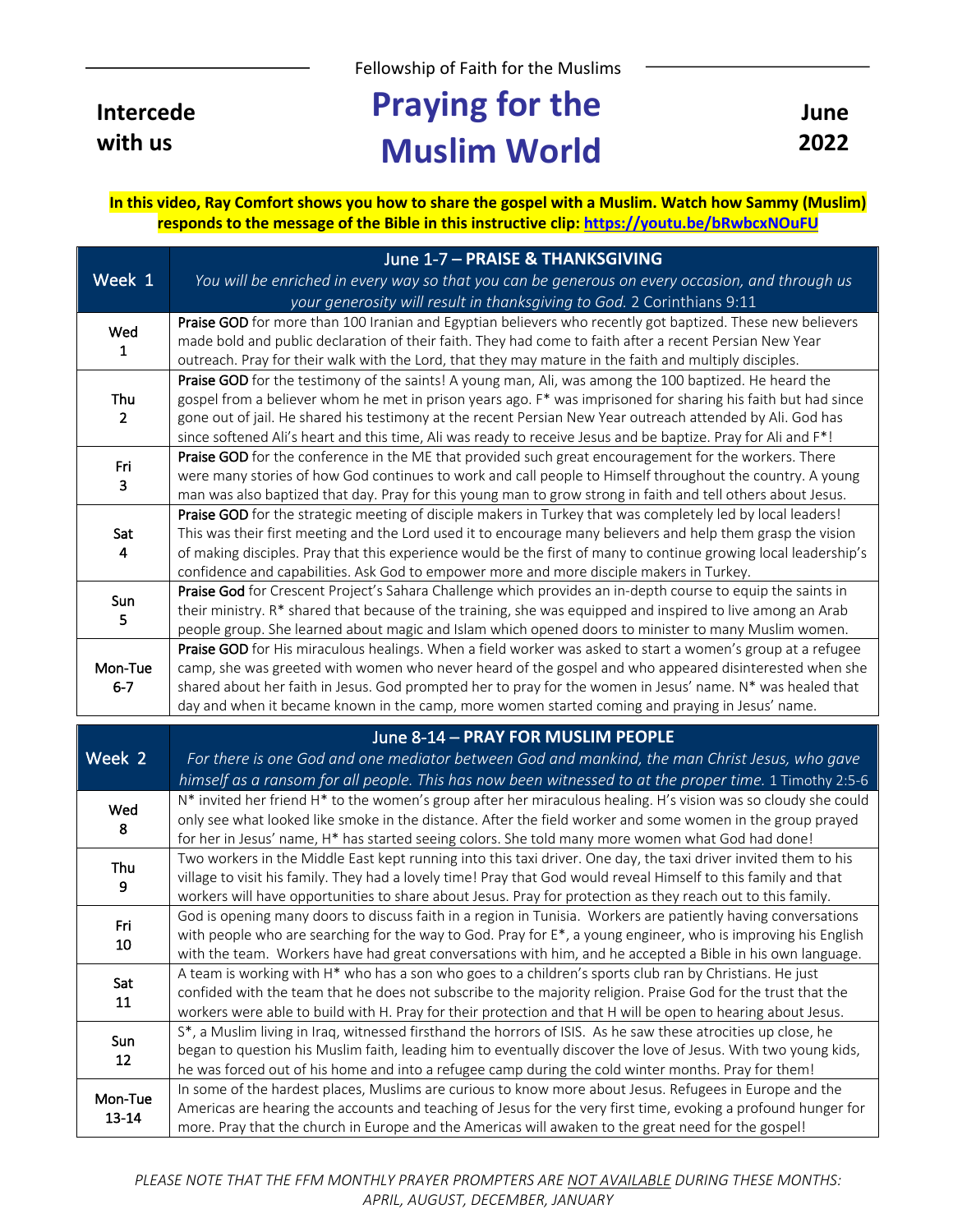Fellowship of Faith for the Muslims

## **Praying for the Muslim World** June

|                      | June 15-21 - PRAY FOR THE CHURCH AND THE LABOURERS                                                                   |
|----------------------|----------------------------------------------------------------------------------------------------------------------|
| Week 3               | Blessed are those who are persecuted for righteousness' sake, for theirs is the kingdom of heaven.                   |
|                      | Matthew 5:10                                                                                                         |
|                      | Noor became a passionate follower of Christ soon after hearing about Jesus from a Christian friend who bravely       |
| Wed                  | shared the gospel with her. When Noor's family found out, they isolated her from everyone even her husband.          |
| 15                   | After many months of physical abuse and intimidation, Noor was released. Noor's husband started reading the          |
|                      | Bible with her and became a believer. Praise God for sustaining Noor and for drawing her husband to Himself!         |
| Thu<br>16            | Afghanistan has now surpassed North Korea and topped Open Doors list as the worst country to be a Christian.         |
|                      | With the Taliban's grip on power growing stronger and reaching into more districts, Christian converts are in an     |
|                      | even more precarious position. Pray for supernatural protection and for boldness to share Christ.                    |
|                      | Nigeria, for the second year in a row, was named by Open Doors as the country where Christians are subject to        |
| Fri                  | the most violence. On May $12^{th}$ , a Christian college student who was falsely accused of blasphemy was beaten    |
| 17                   | and burned to death by her fellow classmates who were heard shouting, "Allahu Akbar!" Pray for the family she        |
|                      | left behind and for God to move mightily in the hearts of those who persecute and do not yet know him!               |
| Sat<br>18            | A*, an Iranian-Armenian Christian leader sentenced to 10 years in prison in Iran, is currently serving his term.     |
|                      | Many Iranian Christians are also currently imprisoned or under house arrest and awaiting sentencing. Pray that       |
|                      | God will grant them grace and strength to persevere as they witness to the prison guards and fellow inmates.         |
| Sun                  | In many Muslim nations, an identity card is crucial for school, work, and travel. Believing families are denied an   |
| 19                   | identity card and it's a challenge to provide for themselves without it. Pray that the authorities will give the     |
|                      | needed permissions. Pray for their protection and safety as they live out their faith in this difficult environment. |
| Mon-Tue<br>$20 - 21$ | In many Muslim nations, believers are jailed for sharing Jesus. Despite the increasing persecution, 2021 was a       |
|                      | time of rapid growth. Pray that believers in prison will persevere and they will be free and continue to share       |
|                      | Jesus. Pray for all believers as they count the cost, share boldly, and work in unity to build the church.           |
|                      | June 22-31 - PRAY FOR A MUSLIM REGION                                                                                |
| Week 4               | Altrea na ance to the hances of Islams, Alanth Africa                                                                |

| week 4               | Nine rooms in the house of Islam: North Africa                                                                                                                                                                                                                                                                                                                                                                                                           |
|----------------------|----------------------------------------------------------------------------------------------------------------------------------------------------------------------------------------------------------------------------------------------------------------------------------------------------------------------------------------------------------------------------------------------------------------------------------------------------------|
| Wed<br>22            | From Prayercast: "The nations that make up North Africa are overwhelmingly Muslim. Yet, God is at work even<br>in North Africa's darkest corner. Libya, with only a handful of believers, is now seeing unprecedented church<br>growth! In Morocco and Tunisia, there are encouraging reports of dozens of house churches!" Pray that the<br>people of North Africa will call on the name of the Lord and be saved. (Romans 10:13).                      |
| Thu<br>23            | The Berbers of North Africa are the original inhabitants of the land. They call themselves the Amazigh, which<br>means 'free men'. St. Augustine of Hippo was a Berber. Pray that Augustine's prayer would be prayed by many<br>Berbers: "Thou hast made us for thyself, O Lord, and our heart is restless until it finds its rest in Thee."                                                                                                             |
| Fri<br>24            | Field workers shared at the FFM Day of Prayer for the Muslim World last May 14th that most of the sub-<br>Saharan African population in the church are undocumented. They are often exploited, repeatedly imprisoned,<br>and treated very poorly. Pray that the Lord will meet all their needs and they would receive the Bread of Life.                                                                                                                 |
| Sat-Sun<br>$25 - 26$ | Churches in Algeria suffer intensifying government crackdown. Since 2017, 17 churches were ordered to close<br>or cease their worship activities. Christians from a city of Bejaia asked for prayer as their church, with 300<br>members, has recently been ordered to shut down. Pray that Christians in Algeria will be able to continue<br>meeting for worship and fellowship, despite the opposition they encounter.                                 |
| Mon-Tue<br>$27 - 28$ | The Jebala of Morocco traditionally live in or near the Rif mountains in northern Morocco. The word Jebala<br>comes from Moroccan Arabic "jbel", which means mountain. Thus, Jebala means 'mountain people.' The most<br>effective way to reach this widely unreached people group with the word of God is through radio. Pray for a<br>good Christian radio program to be established in this region and that God will raise more workers to follow up. |
| Wed-Thu<br>29-30     | A young believer in Tunisia, W*, who was rejected by his mother because of his faith, has moved countries to<br>start a new job. Please pray for him to find a good church and to build friendships with other believers. Pray as<br>well for the struggling house churches in Tunisia who has been hit hard by the pandemic. Pray that all the<br>house churches are able to meet again in person and to know of and experience God's blessing.         |

*PLEASE NOTE THAT THE FFM MONTHLY PRAYER PROMPTERS ARE NOT AVAILABLE DURING THESE MONTHS: APRIL, AUGUST, DECEMBER, JANUARY*